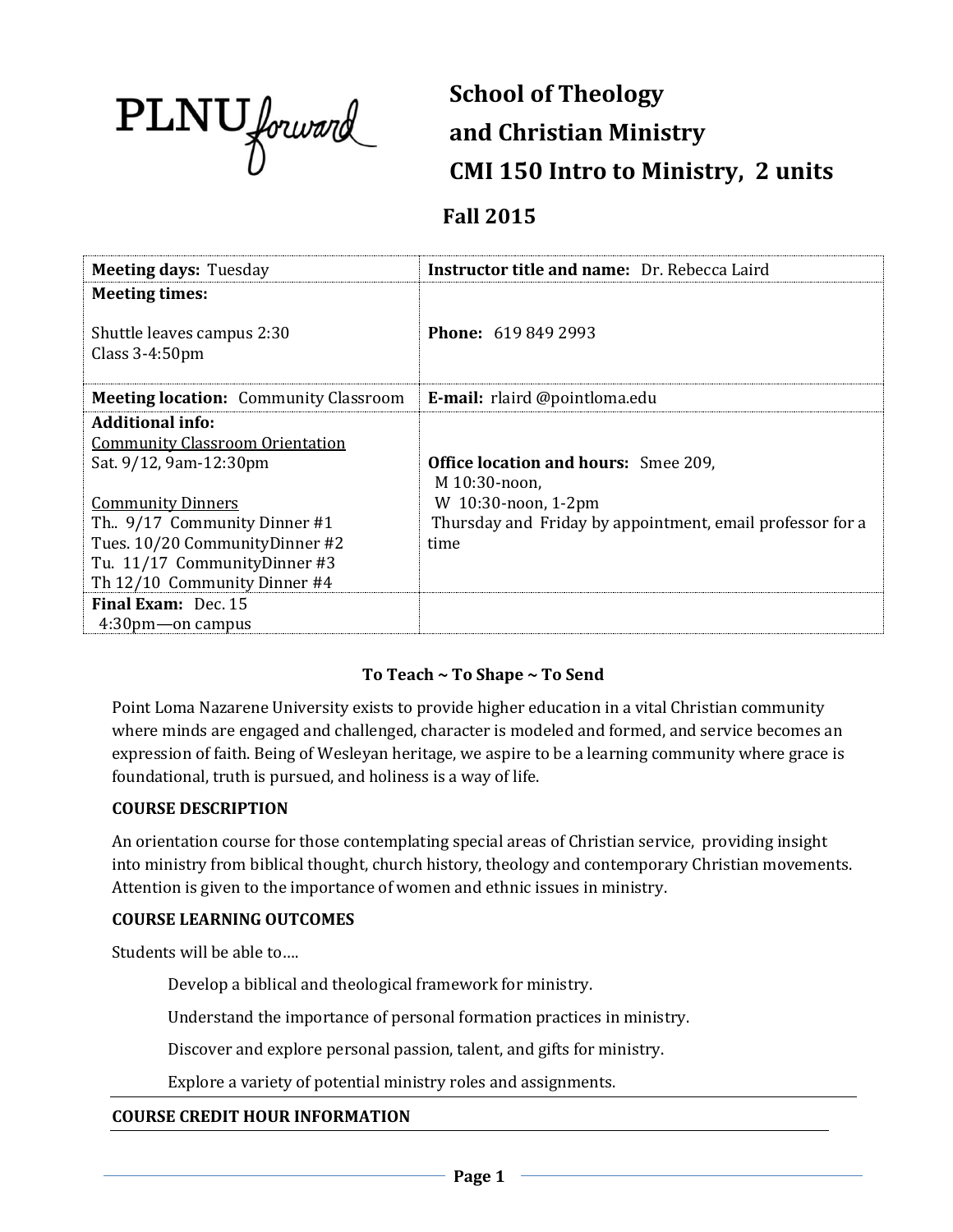In the interest of providing sufficient time to accomplish the stated Course Learning Outcomes, this class meets the PLNU credit hour policy for a 3 unit class delivered over 15 weeks. Specific details about how the class meets the credit hour requirement can be provided upon request.

# **REQUIRED TEXTS AND RECOMMENDED STUDY RESOURCES**

Tattoos on the Heart: The Power of Boundless Compassion, Greg Boyle, Free Press, 2010. Paperback.

Diane Leclerc and Mark Maddix, eds. Spiritual Formation: A Wesleyan Paradigm. Beacon Hill Press, 2011. Paperback.

Clapper, Gregory, Living Your Heart's Desire. Upper Room, 2005. Paperback.

#### **COURSE SCHEDULE AND ASSIGNMENTS**

Course Requirement:

- 1. Complete all assigned readings and discussion questions prior to class.
- 2. Attend class and be prepared to take part as an active participant. Classes that meet once a week require regular attendance. More than 2 absences will result in the deduction of ½ grade from final grade. 4 absences will initiate the deenrollment process from this required class. Medical absences must be excused by a medical professional
- 3. Participate in the Community Classroom orientation and Community Dinners. You are required to attend the Community Classroom Orientation on 9/12 (20 points) and the Tuesday Community Dinners 10/20 and 11/17 (20 points each ) The Thursday dinners will be extra credit (20 points each).
- 4. Write 3 -750-1000 word reflection papers
	- 1) My Vocational Vision
	- 2) My Strengths Coaching Summary . Meet with a certified strengths coach early.
	- 3) My Ministry Experience.
- 5. Complete the Personal Ministry Information Form. Meet with a certified strengths coach during the semester.
- 6. Engage in 10 hours (minimum) of ministry service over the semester. Your ministry should be fulfilled in a single ministry area and spread out over the semester.
- 7. Create a 6 minute edited video interview with a person engaged in vocational ministry to be shared in class and stored in the School of Theology and Christian Ministry's Digital Library for future student use.

| <b>DATE</b><br><b>PRESENTED</b> | <b>CLASS CONTENT</b>                                                  | <b>ASSIGNMENT DESCRIPTIONS AND</b><br><b>DUE DATES</b>                                                                                                              |  |
|---------------------------------|-----------------------------------------------------------------------|---------------------------------------------------------------------------------------------------------------------------------------------------------------------|--|
| Sept. 8                         | <b>Course Overview</b>                                                | Read the material listed below in advance of first<br>class:                                                                                                        |  |
|                                 | Intro to Community<br>Classroom<br>Arianna Farinelli                  | Log in to Canvas and read online or print a copy of<br>the following chapter and article. Be prepared to<br>discuss all of the questions at the end of the chapter. |  |
|                                 | Ministry Guest: Melissa<br>Tucker-A Vocational<br>Journey in Ministry | "The Priesthood of All Believers: A Theology of the<br>Laity" by Rebecca Laird.<br>"A Life Beyond 'Do What You Love" by Gordon                                      |  |
|                                 |                                                                       | Marino                                                                                                                                                              |  |
| Sat. Sept 12                    | <b>Community Classroom</b>                                            |                                                                                                                                                                     |  |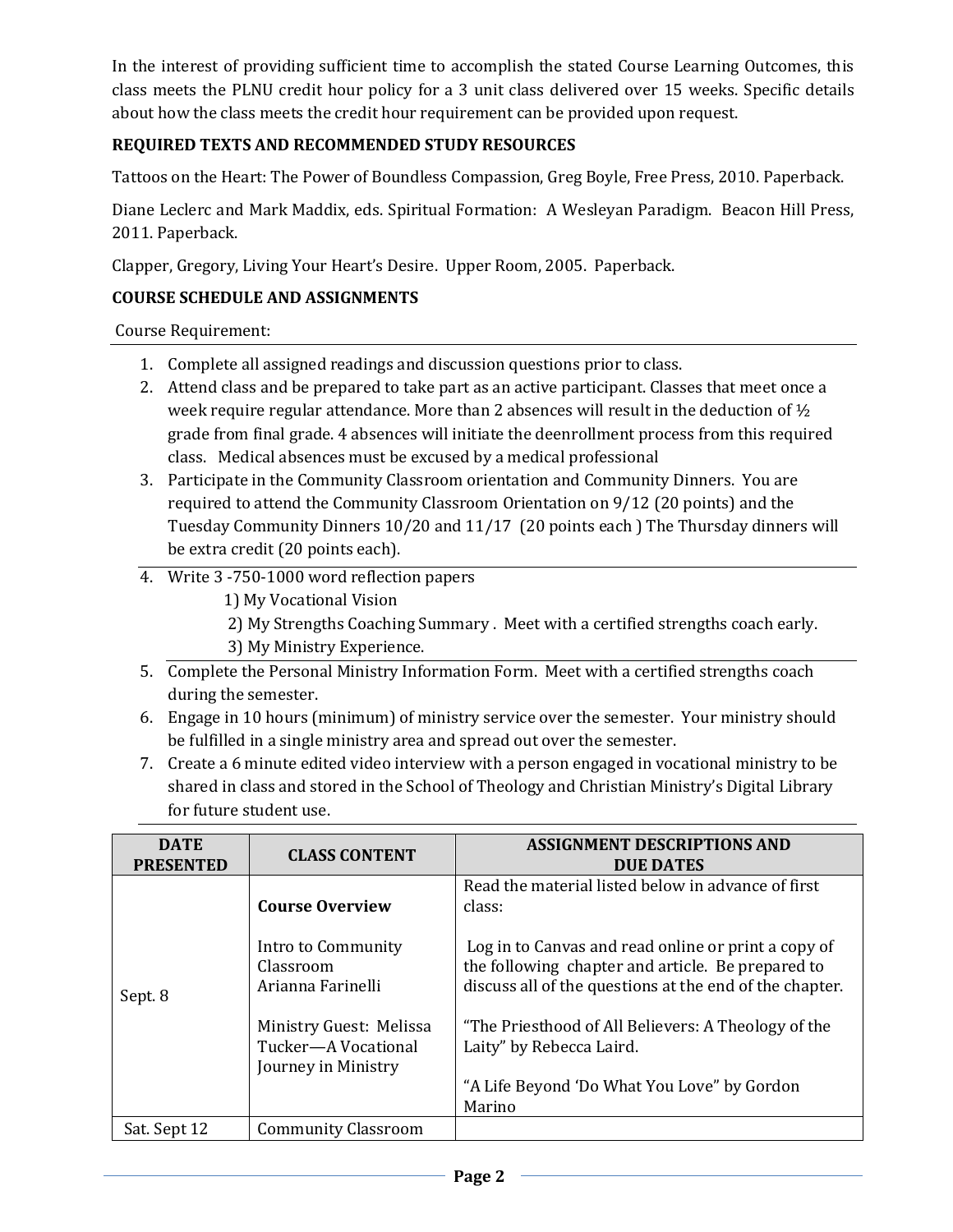|                                                | Orientation                                                                                                                            |                                                                                                                                                                        |  |
|------------------------------------------------|----------------------------------------------------------------------------------------------------------------------------------------|------------------------------------------------------------------------------------------------------------------------------------------------------------------------|--|
| Sept. 15                                       | <b>Being Formed for God</b><br>and Ministry in the<br>World.                                                                           | By Monday 9/14 at noon post your responses to the<br>Discussion Board in your Small Group. You will then<br>need to respond to others in your group prior to<br>class. |  |
|                                                | Ministry Guest: Jeremy<br>Schultheiss-A                                                                                                | Read Boyle, Introduction and Chapter 1                                                                                                                                 |  |
|                                                | Vocational Journey in<br>Ministry                                                                                                      | Leclerc and Maddix, Chapters 1, 5, 6 and 7                                                                                                                             |  |
|                                                |                                                                                                                                        | Psalm 139                                                                                                                                                              |  |
| Th. Sept 17<br>Community<br>Dinner #16-<br>7pm | 20 extra credit points for<br>attendance. Must sign<br>official assignment sheet<br>for credit.                                        |                                                                                                                                                                        |  |
| Sept. 22                                       |                                                                                                                                        | By Monday 9/21 at noon post your responses to the<br>Discussion Board in your Small Group. Respond to<br>others in your group prior to class.                          |  |
|                                                | <b>Formed by the Word:</b><br>The Bible as Formative<br>in Life and Ministry                                                           | Read Boyle, Chapter 2                                                                                                                                                  |  |
|                                                |                                                                                                                                        | Leclerc and Maddix, Chapters, 2, 3 and 4                                                                                                                               |  |
|                                                |                                                                                                                                        | Isaiah 6 and 43                                                                                                                                                        |  |
|                                                |                                                                                                                                        | Personal Ministry Information FormDue                                                                                                                                  |  |
|                                                | Life Together:<br><b>Christian Community</b>                                                                                           | By Monday 9/28 at noon take the online vocab quiz.<br>Read Boyle, Chapter 3-4                                                                                          |  |
| Sept. 29                                       |                                                                                                                                        | Read Leclerc and Maddix, Chapter 8 and 9.                                                                                                                              |  |
|                                                |                                                                                                                                        | Ephesians 4:1-16                                                                                                                                                       |  |
|                                                |                                                                                                                                        | Name of person and date for video interview due<br>today                                                                                                               |  |
| Oct. 6                                         | <b>God's Call and Your</b>                                                                                                             | By Monday Oct. 5 at noon post your Vocational Vision<br>Paper. Respond to other's papers prior to class.                                                               |  |
|                                                | <b>Vocation</b>                                                                                                                        | Read Living Your Heart's Desire by Greg Clapper.                                                                                                                       |  |
| Oct. 13                                        | <b>Wiley Lecture Series:</b><br>Dr. Ellen Davis "Not as<br>Simple as it Seems: The<br><b>Biblical Short Story (Ruth</b><br>and Jonah)" | Read the books of Jonah and Ruth in the Bible                                                                                                                          |  |
|                                                |                                                                                                                                        | Attend one of the lectures this week<br>Write a one page summary of the lecture you<br>attended relating it to the question: How did                                   |  |
|                                                | Lecture #1 "Ruth:<br>Surviving Loss-<br>Mon. 10/12 1:30-2:20pm                                                                         | Jonah/Ruth respond to the call of God in their<br>cultural circumstances? Post by Friday October 16<br>at 5pm.                                                         |  |
|                                                | Lecture #2 "Ruth:<br>Trusting Into the Future"<br>Tues 10/13 9:30-                                                                     | 10 points extra credit for summaries of other<br>lectures attended.                                                                                                    |  |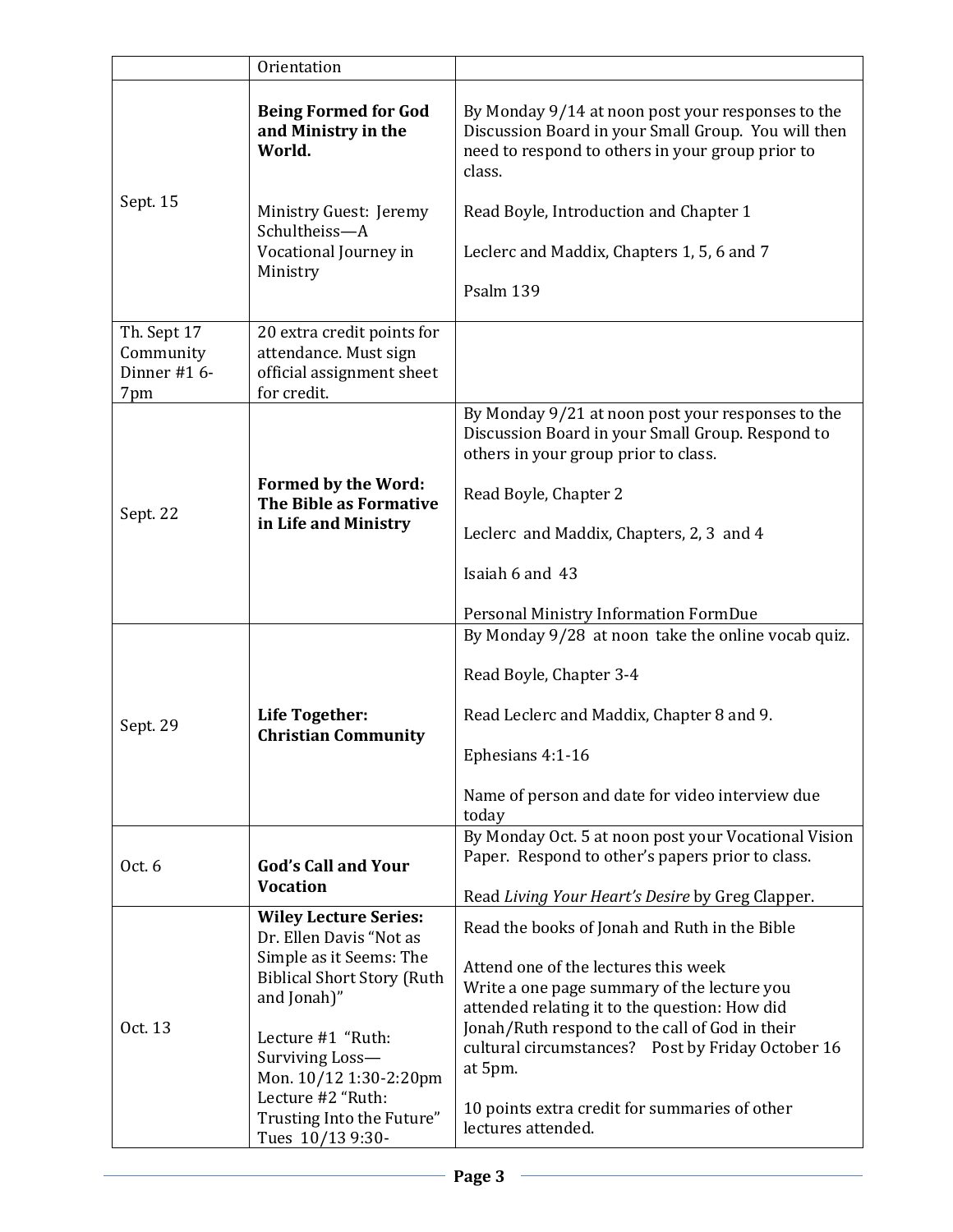| Oct. 20                    | 10:20am<br>Lecture #3 "Jonah the Un-<br>Prophet"<br>Tues 10/14 1:30-2:20pm<br>Lecture #4 "Jonah: The<br>Troublesome Mercy of<br>God"<br>Wed. 10/14 11-11:50pm<br><b>Prayer and Service</b><br>We will work the food<br>distribution today, have<br>class and attend the | By Monday Oct, 19 noon post to the Discussion<br>Board. Respond to other's papers prior to class.                                                                                                                                         |
|----------------------------|-------------------------------------------------------------------------------------------------------------------------------------------------------------------------------------------------------------------------------------------------------------------------|-------------------------------------------------------------------------------------------------------------------------------------------------------------------------------------------------------------------------------------------|
| Community<br>Dinner #2. 6- | community dinner. Plan<br>your schedule<br>accordingly.                                                                                                                                                                                                                 | Isaiah                                                                                                                                                                                                                                    |
| 7pm. Required.             |                                                                                                                                                                                                                                                                         | Read Boyle, Chapters 5-7                                                                                                                                                                                                                  |
|                            |                                                                                                                                                                                                                                                                         | Leclerc and Maddix 10 and 11                                                                                                                                                                                                              |
| Oct. 27                    | <b>Sabbath Rest and God's</b><br>Sovereignty                                                                                                                                                                                                                            | By Monday Oct, 26 noon post to the Discussion<br>Board. Respond to other's posts prior to class.<br>My Strengths Coaching Session Summary Paper Due<br>in class.                                                                          |
|                            |                                                                                                                                                                                                                                                                         | Read Leclerc and Maddix 12 - 13<br>Luke 13: 10-17                                                                                                                                                                                         |
| Nov. 3                     | <b>Exploring Culture</b>                                                                                                                                                                                                                                                | By Monday Nov. 2 noon post to the Discussion Board.<br>Respond to other's posts prior to class.<br>Read Boyle 8-9<br>Leclerc and Maddix 16 - 17<br>Acts: 15:1-31                                                                          |
| Nov. 10                    | Intergenerational<br><b>Ministry with Youth</b><br>and their Families                                                                                                                                                                                                   | By Monday Nov. 9 post to the Discussion Board.<br>Respond to other's posts prior to class.<br>Read Leclerc and Maddix, Chapters 18-19<br>Luke 2:41-52<br>Video interviews due today. Save to the google drive<br>and share with Dr. Laird |
| Nov. 17                    | <b>Ministry with Emerging</b><br><b>Adults</b>                                                                                                                                                                                                                          | By Monday Nov. 16 at noon post to the Discussion<br>board. Respond to other's posts prior to class.<br>Watch your small group's videos<br>Read Leclerc and Maddix, Chapter 20<br>Mark 1:13                                                |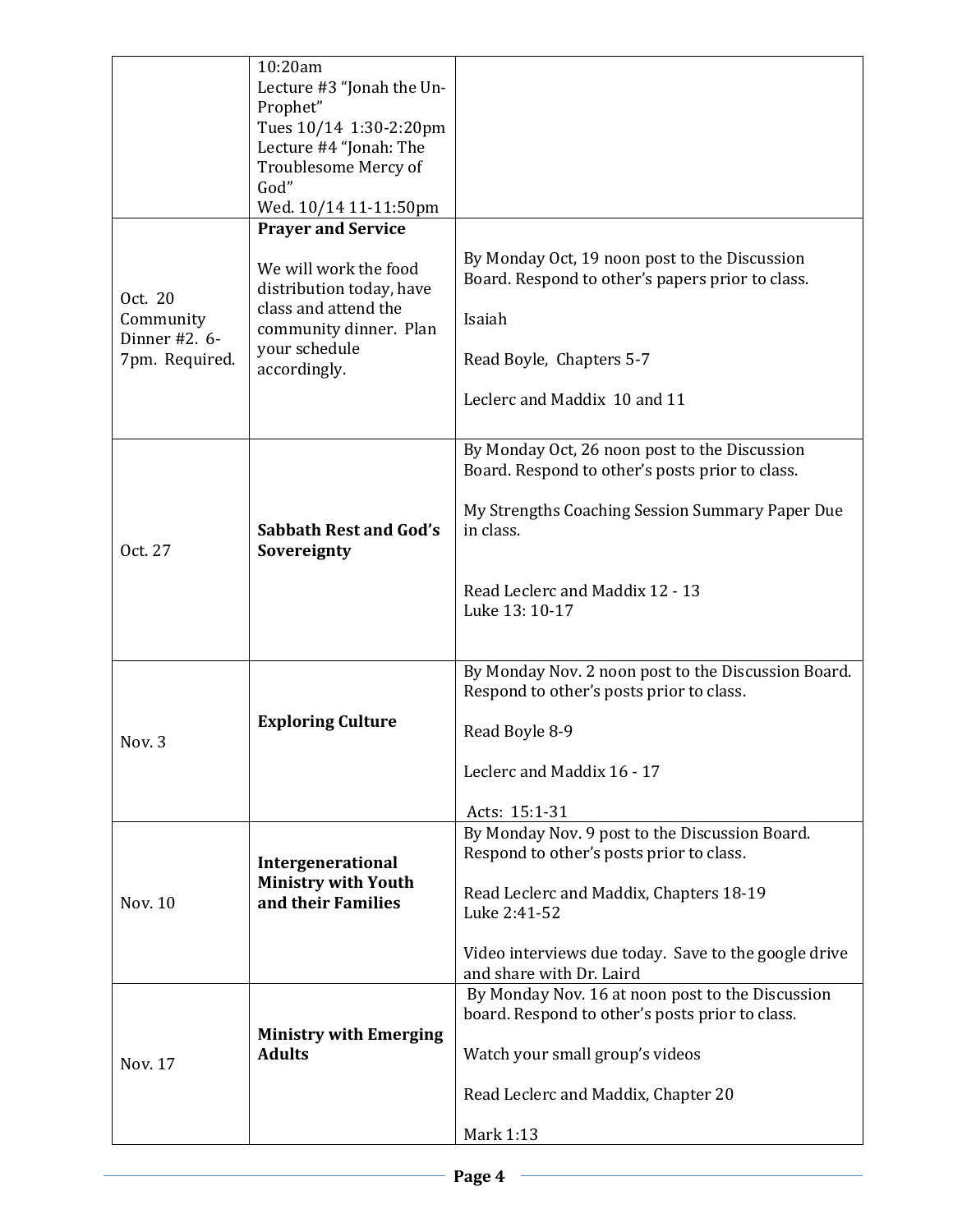|              |                                               | By Monday Nov. 23 at noon post to the Discussion      |  |
|--------------|-----------------------------------------------|-------------------------------------------------------|--|
|              |                                               | Board. Respond to other's posts prior to class.       |  |
|              |                                               |                                                       |  |
|              |                                               | Watch a second group's videos                         |  |
|              | <b>Disunity in Christ:</b>                    |                                                       |  |
| Nov. 24      | Racism, Sexism and<br>Privilege in the Church | Explore this website: www.christenacleveland.com/     |  |
|              |                                               |                                                       |  |
|              |                                               | Read and journal about one article from each section  |  |
|              |                                               | found in Resources: Head, Heart Hands                 |  |
|              |                                               |                                                       |  |
|              |                                               | Galatians 3:23-29                                     |  |
|              |                                               | By Monday Nov. 31 at noon post to the Discussion      |  |
|              |                                               | Board. Respond to other's posts prior to class.       |  |
| Dec. 1       | <b>Ministry Beyond the</b>                    |                                                       |  |
|              | <b>Church Walls</b>                           | Read: "Kate Braestrap: Good Reads" found on Canvas    |  |
|              |                                               |                                                       |  |
|              |                                               | Watch the third group's videos                        |  |
|              |                                               | Watch the fourth group's videos                       |  |
| Dec. 8       | <b>Tying It All Together</b>                  |                                                       |  |
|              |                                               | My Ministry Experience paper due                      |  |
| Dec. 13 Wed. |                                               | Oral exam. Students will be given 4 questions to      |  |
|              | <b>Final Exam</b>                             | prepare and meet with one of the instructors. Two     |  |
|              | On campus                                     | questions will be asked and a verbal response will be |  |
|              |                                               | given. Seee the rubric for how you will be assessed.  |  |

#### **ASSESSMENT AND GRADING**

| <b>Discussion Board Posts</b>                                                                                                                                                | 10 pts $x$ 9 posts | 90                  |
|------------------------------------------------------------------------------------------------------------------------------------------------------------------------------|--------------------|---------------------|
| <b>Community Classroom Orientation</b>                                                                                                                                       |                    | 20                  |
| <b>Community Classroom Dinners</b>                                                                                                                                           | 20 pts $X$ 2       | 40                  |
| Three 750-1000 word reflection<br>papers<br>1) My Vocational Vision<br>2) My Strengths Coaching session<br>3) My Ministry Experience. (based on<br>your 10 hours of service) | 60 points each     | 180                 |
| Personal Ministry Information Form                                                                                                                                           |                    | 10                  |
| <b>Wiley Lecture Summary</b>                                                                                                                                                 |                    | 30                  |
| 2 Vocabulary Quizzes                                                                                                                                                         |                    | 30<br>100           |
| Video Interview                                                                                                                                                              |                    | 100                 |
| Final Exam                                                                                                                                                                   |                    | 600 points possible |

**Grading scale: 94-100% A; 90-93, A-; 87-89, B+; 83-86, B; 80-82, B-; 77-79, C+;** 

**73-76, C; 69-72, C-; 66-68, D+; 62-66, D; 61- 62, D-; below 60 % F.**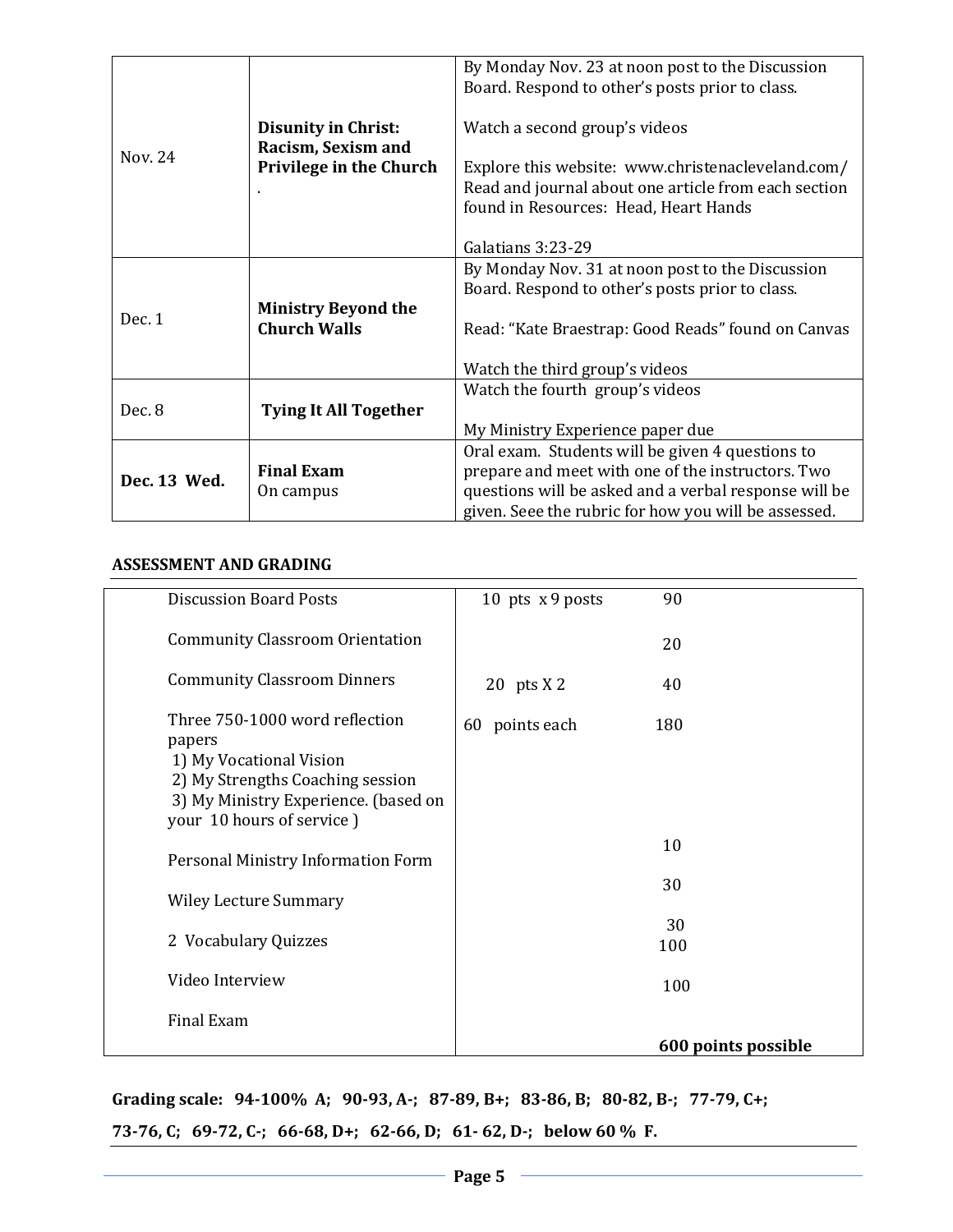## **ATTENDANCE AND PARTICIPATION**

Regular and punctual attendance at all classes is considered essential to optimum academic achievement. If the student is absent from more than 10 percent of class meetings, the faculty member has the option of filing a written report which may result in de-enrollment. If the absences exceed 20 percent, the student may be de-enrolled without notice. If the date of de-enrollment is past the last date to withdraw from a class, the student will be assigned a grade of W or WF consistent with university policy in the grading section of the catalog. Se[e Academic Policies](http://www.pointloma.edu/experience/academics/catalogs/undergraduate-catalog/point-loma-education/academic-policies) in the (undergrad/graduate as appropriate) academic catalog.

# **INCOMPLETES AND LATE ASSIGNMENTS**

All assignments are to be submitted/turned in by the beginning of the class session when they are due—including assignments posted in Canvas.

## **ACADEMIC HONESTY**

Students should demonstrate academic honesty by doing original work and by giving appropriate credit to the ideas of others. As explained in the university catalog, academic dishonesty is the act of presenting information, ideas, and/or concepts as one's own when in reality they are the results of another person's creativity and effort. Violations of university academic honesty include cheating, plagiarism, falsification, aiding the academic dishonesty of others, or malicious misuse of university resources. A faculty member who believes a situation involving academic dishonesty has been detected may assign a failing grade for a) that particular assignment or examination, and/or b) the course following the procedure in the university catalog. Students may appeal also using the procedure in the university catalog. Se[e Academic Policies](http://www.pointloma.edu/experience/academics/catalogs/undergraduate-catalog/point-loma-education/academic-policies) for further information.

## **ACADEMIC ACCOMMODATIONS**

While all students are expected to meet the minimum academic standards for completion of this course as established by the instructor, students with disabilities may request academic accommodations. At Point Loma Nazarene University, students must request that academic accommodations by filing documentation with the [Disability Resource Center](http://www.pointloma.edu/experience/offices/administrative-offices/academic-advising-office/disability-resource-center) (DRC), located in the Bond Academic Center. Once the student files documentation, the Disability Resource Center will contact the student's instructors and provide written recommendations for reasonable and appropriate accommodations to meet the individual needs of the student. See [Academic Policies](http://www.pointloma.edu/experience/academics/catalogs/undergraduate-catalog/point-loma-education/academic-policies) in the (undergrad/graduate as appropriate) academic catalog.

# **FERPA POLICY**

In compliance with federal law, neither PLNU student ID nor social security number should be used in publicly posted grades or returned sets of assignments without student written permission. This class will meet the federal requirements by (Note: each faculty member should choose one strategy to use: distributing all grades and papers individually; requesting and filing written student permission; or assigning each student a unique class ID number not identifiable on the alphabetic roster.). Also in compliance with FERPA, you will be the only person given information about your progress in this class unless you have designated others to receive it in the "Information Release" section of the student portal. See [Policy Statements](http://www.pointloma.edu/experience/academics/catalogs/undergraduate-catalog/policy-statements) in the (undergrad/ graduate as appropriate) academic catalog.

## **FINAL EXAMINATION POLICY**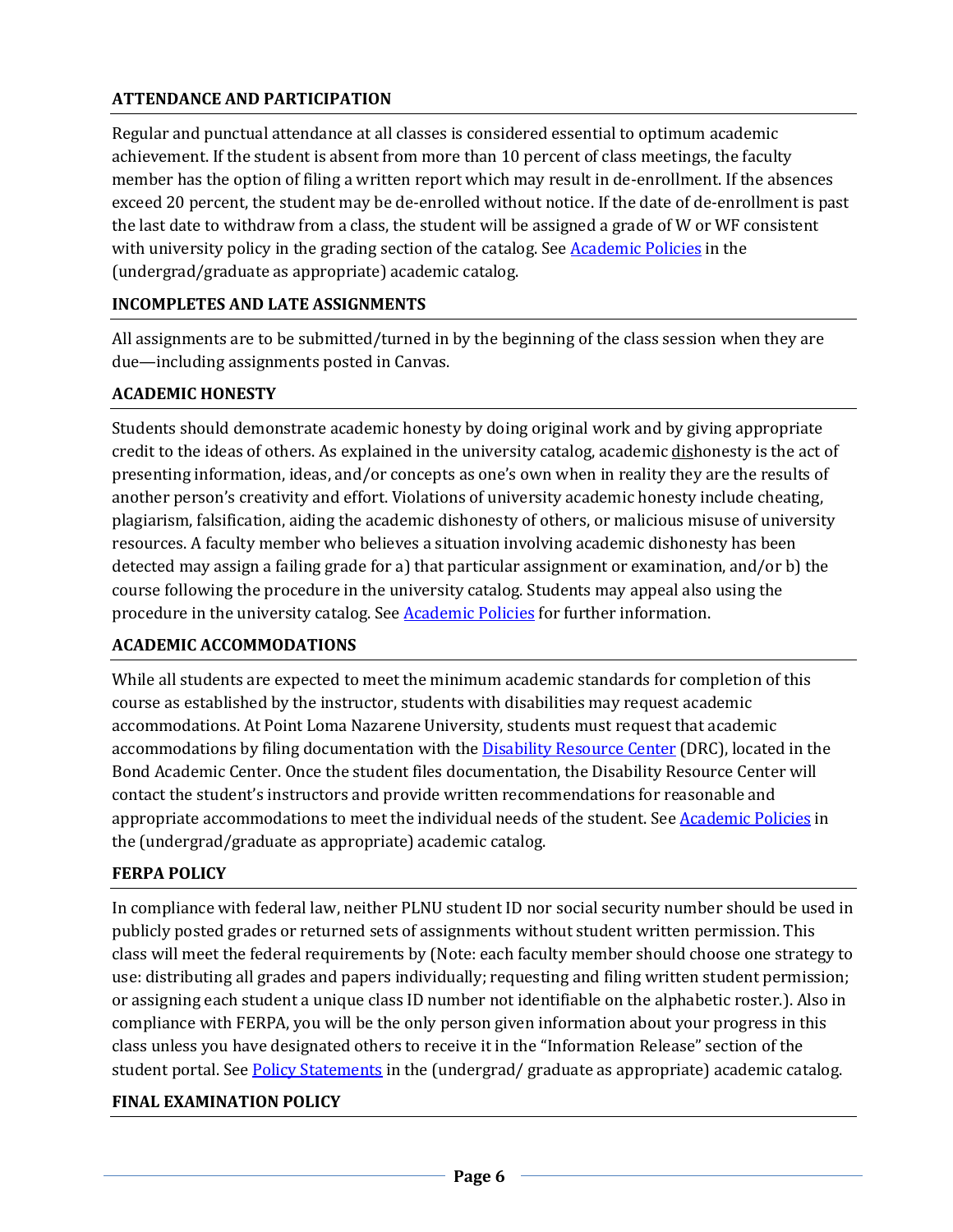Successful completion of this class requires taking the final examination **on its scheduled day**. The final examination schedule is posted on th[e Class Schedules](http://www.pointloma.edu/experience/academics/class-schedules) site. No requests for early examinations or alternative days will be approved.

# **COPYRIGHT POLICY**

Point Loma Nazarene University, as a non-profit educational institution, is entitled by law to use materials protected by the US Copyright Act for classroom education. Any use of those materials outside the class may violate the law.

## **INCLUSIVE LANGUAGE\_\_\_\_\_\_\_\_\_\_\_\_\_\_\_\_\_\_\_\_\_\_\_\_\_\_\_\_\_\_\_\_\_\_\_\_\_\_\_\_\_\_\_\_\_\_\_\_\_\_\_\_\_\_\_\_\_\_\_\_\_\_\_\_\_\_\_\_\_\_\_\_\_\_\_\_\_\_\_\_\_\_\_\_\_\_**

The School of Theology and Christian Ministry is committed to the equality of women and men. Recognizing that people have often used the English language in ways that imply the exclusion or inferiority of women, the department urges students, faculty and staff to avoid sexist language in public discourse, in classroom discussion, and in their writings.